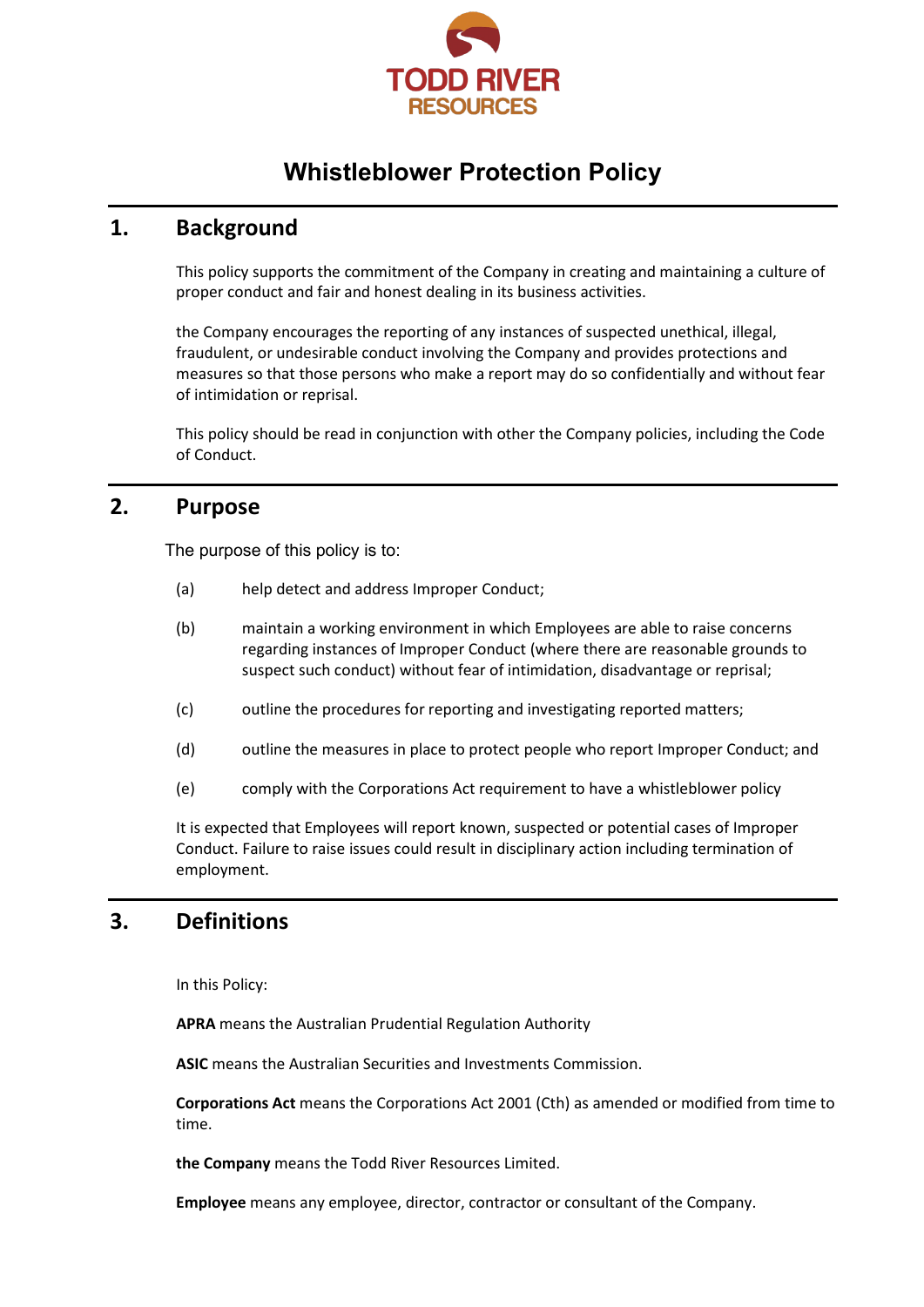**Improper Conduct** means conduct that is illegal, unacceptable or undesirable, or the concealment of such conduct. It includes, but is not limited to, conduct that:

- (a) is against the law or is a failure by the Company to comply with any legal obligation;
- (b) is dishonest, fraudulent or corrupt:
- (c) is potentially damaging to the Company, an Employee or a third party, including unsafe work practices, environmental damage, health risks or substantial wasting of corporate resources;
- (d) is misleading or deceptive conduct of any kind, including questionable accounting or financial reporting practices;
- (e) involves bullying, harassment or discrimination; or
- (f) is unethical or breaches the Company' policies, protocols or codes of conduct.

**Reasonable Grounds** means that a reasonable person in your position would also suspect the information indicates Improper Conduct.

**Section** means a section of this policy.

**Whistleblower Protection Officer** means a person nominated by the Company whose key responsibilities include protecting Disclosing Persons who report concerns under this policy. The current Whistleblower Protection Officers nominated by the Company will be Simon Robertson and Edward Fry.

## **4. Reporting Procedure**

### **4.1 Who is covered by this Policy?**

This Policy applies to reports of Improper Conduct which are made by individuals who are, or have been, any of the following:

- (i) a director, officer or employee of the Company;
- (ii) a contractor or supplier of the Company;
- (iii) an employee of a contractor or supplier of the Company;
- (iv) an individual who is an associate of the the Company, for example a director of a related company of the the Company; and
- (v) a relative, dependent or spouse (or that spouse's dependents) of an individual referred to at (a) to (d) above.

In this policy, each person in the categories listed above is referred to as a "**Disclosing Person**".

#### **4.2 To whom can a report of Improper Conduct be made?**

The law gives certain protections to a Disclosing Person who reports Improper Conduct on Reasonable Grounds to:

(a) ASIC;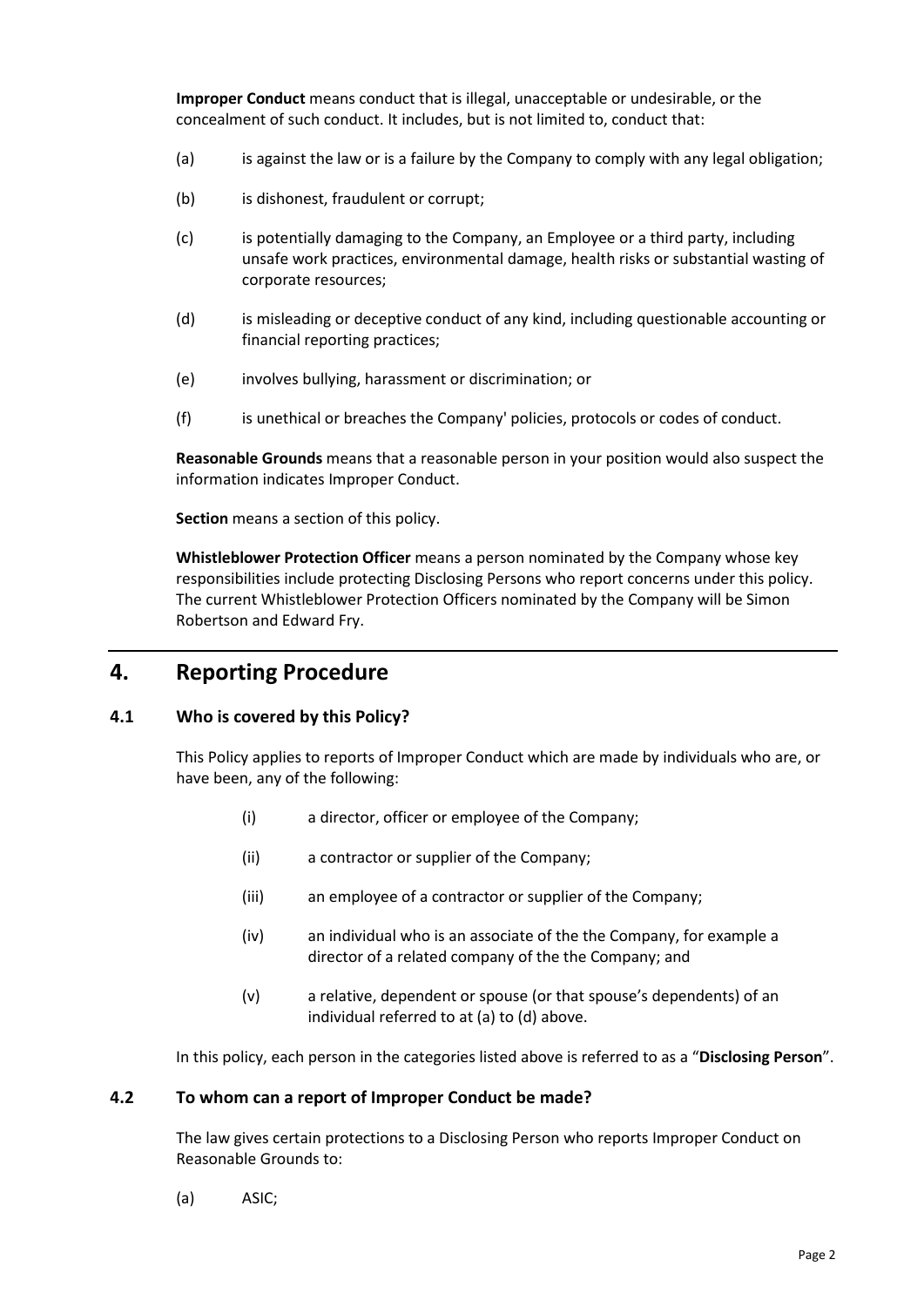- (b) APRA (although that is unlikely to be relevant given the nature of the Company' business);
- (c) the ATO (for Improper Conduct relating to tax matters);
- (d) a Commonwealth authority specified in regulations (at present no authority has been specified); or
- (e) an "eligible recipient" as listed below.

An eligible recipient is:

(a) any person authorised by the Company to receive disclosures of Improper Conduct that may qualify for protection. The Company authorises the nominated Whistleblower Protection Officers listed below:

#### **Simon Robertson**

Company Secretary

T: +61 400 207 614

E:simon@slrconsulting.com.au

#### **Edward Fry**

Chairman

T: +61 410 480 730

E: eddie.fry@bigpond.com

- (b) an external auditor of the Company; and
- (c) a senior manager or officer of the Company.

#### **4.3 Legal advice and communicating with a lawyer**

Before or after making a report of Improper Conduct, a Disclosing Person is entitled to discuss their concerns about Improper Conduct with their lawyer and get legal advice from a lawyer about how the whistleblower laws apply to them. Generally, the legal protections referred to below also apply to such communications between a Disclosing Person and their lawyer.

#### **4.4 Public interest and emergency disclosures to a journalist or Member of Parliament**

Protections for public interest and emergency disclosures only apply if a Disclosing Person has first made a report of Improper Conduct to a Commonwealth agency and does not apply if a report has only been made to an "eligible recipient".

(a) Public Interest disclosures

If:

- (i) a Disclosing Person has made a report of Improper Conduct to one of the Commonwealth agencies specified in Section 4; and
- (ii) at least 90 days have passed since making the report; and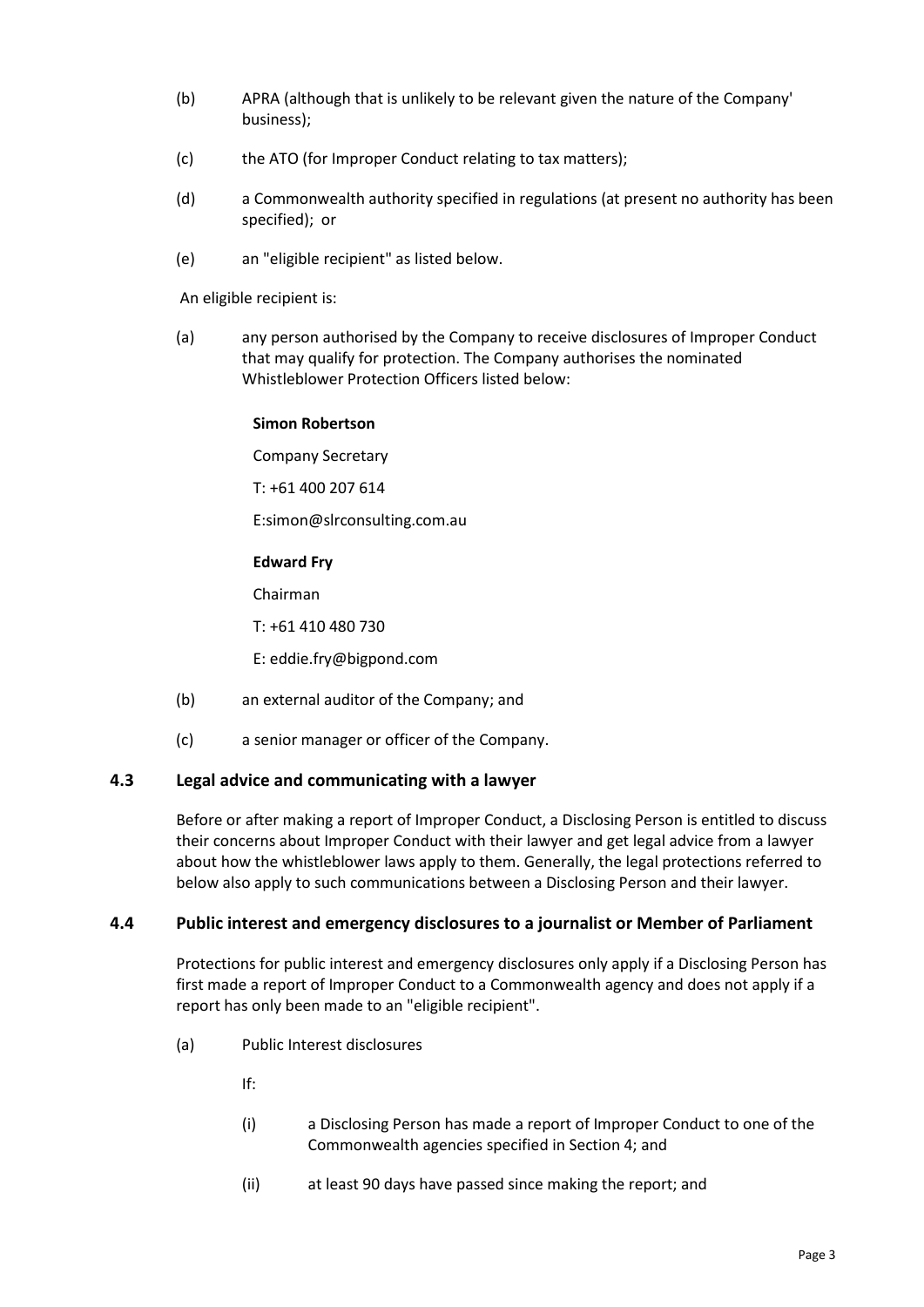- (iii) the Disclosing Person does not have reasonable grounds to believe that action is being taken on the report and reasonably believes that further disclosure is in the public interest; and
- (iv) has given prior written notice to the relevant Commonwealth agency of his or her intention to make further disclosure,

then the Disclosing Person may make a report of the Improper Conduct to a journalist or Federal or State Member of Parliament. In this case, this further report will have the legal protections referred to in Sections 5 and 6 of this policy, provided it is limited to the information necessary to inform the recipient of the Improper Conduct.

### (b) Emergency disclosures

A Disclosing Person will also have the legal protections referred to in Sections 5 and 6 of this policy if the person:

- (i) has made a report of Improper Conduct to a specified Commonwealth agency;
- (ii) has reasonable grounds to believe that the Improper Conduct concerns a substantial and imminent danger to any person's health or safety or to the natural environment;
- (iii) has given prior written notice to the relevant Commonwealth agency of his or her intention to make further disclosure; and
- (iv) makes a report to a journalist or Member of Parliament that is limited to the information necessary to inform the recipient of the substantial or imminent danger.

## **4.5 How to make a report to an eligible recipient**

Employees may report Improper Conduct to an eligible recipient by:

- (a) Post ot PO Box 1205 Osborne Park WA 6916 (marked as private and confidential to the attention of the Employee's immediate manager or the Whistleblower Protection Officer); or
- (b) email; or
- (c) telephone.

The Disclosing Person may choose to remain anonymous (and will still have the same legal protections) or may disclose their name, which will be kept confidential subject to certain exceptions referred to in Section 5 of this policy.

## **4.6 What kind of conduct can you report under this policy?**

A Disclosing Person who reports Improper Conduct, whether made directly or anonymously, must have reasonable grounds to suspect that the information being disclosed about the Company concerns:

(a) misconduct or an improper state of affairs or circumstances in relation to any entity within the Company; or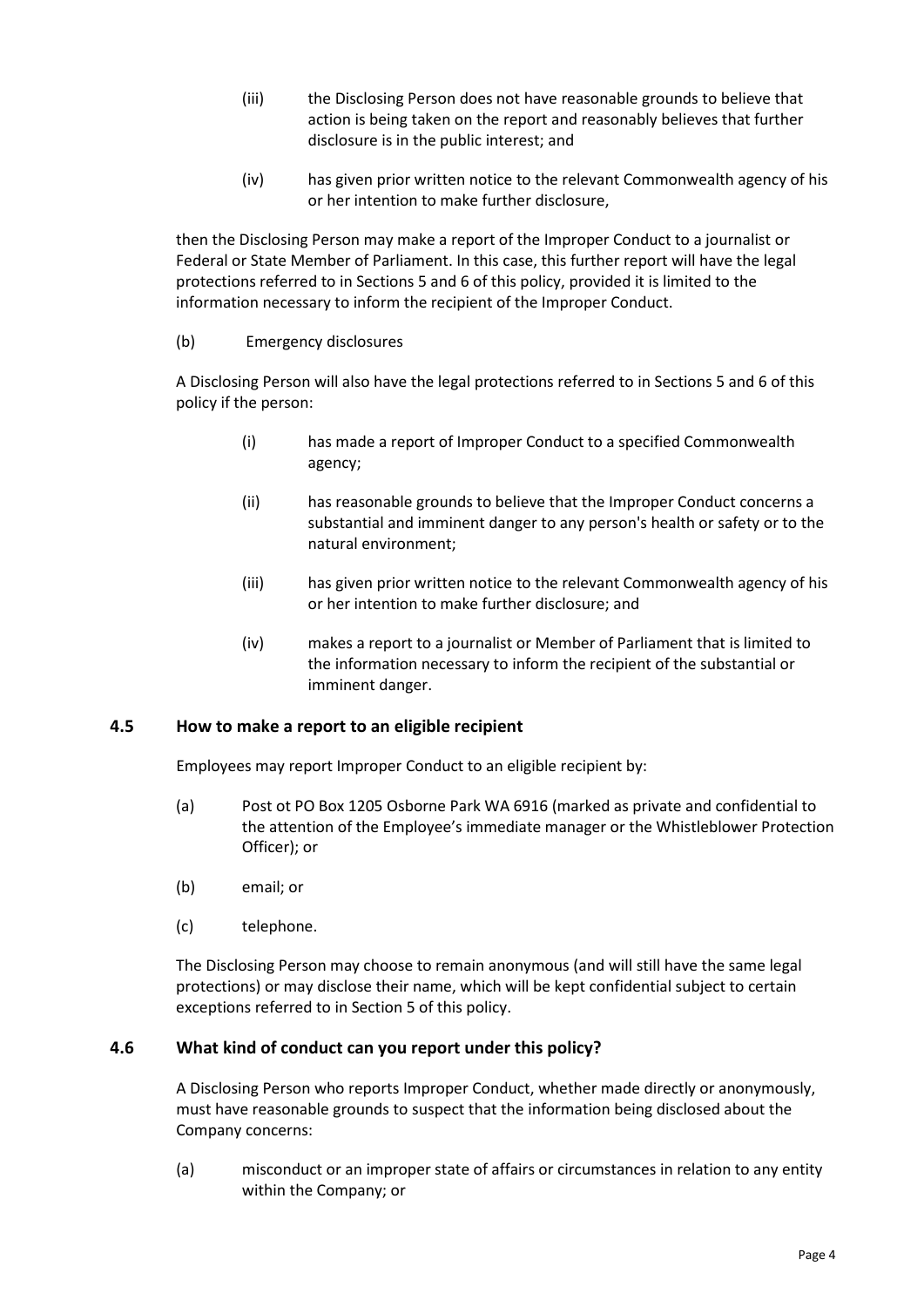- (b) indicates that the Company or any of its officers or employees has engaged in conduct that:
	- (i) breaches the Corporations Act;
	- (ii) breaches other financial sector laws enforced by ASIC or APRA;
	- (iii) constitutes an offence against other law of the Commonwealth that is punishable by imprisonment for a period of 12 months; or
	- (iv) represents danger to the public or the financial system.

Examples of what may be disclosed include a breach of any legal or regulatory requirement, the the Company Code of Conduct or any other the Company policy, including, inter alia:

- (a) fraud, dishonesty or corruption;
- (b) negligence;
- (c) criminal offences;
- (d) financial loss to the Company, reputational damage or conduct otherwise detrimental to the Company' interests;
- (e) potential misconduct or an improper state of affairs or circumstances in relation to the Company' tax affairs;
- (f) failure to comply with legal obligations of the Company as a company listed on the ASX; and
- (g) unethical or corrupt conduct.

Legal protections apply in favour of a Disclosing Person even if the allegations he or she makes are wrong, provided that the Disclosing Person had Reasonable Grounds for making the allegations.

### **4.7 What kind of conduct is not covered by this policy?**

Generally, disclosures that solely concern the Disclosing Person's personal work-related grievances do not qualify for protection under the Corporations Act.

Examples of disclosures regarding personal work-related grievances that may not qualify for protection under whistleblower laws and this policy include:

- (a) an interpersonal conflict between the Disclosing Person and another employee;
- (b) a decision relating to the engagement, transfer or promotion of the Disclosing Person;
- (c) a decision relating to the terms and conditions of engagement of the Disclosing Person; or
- (d) a decision to suspend or terminate the engagement of the Disclosing Person, or otherwise discipline the Disclosing Person.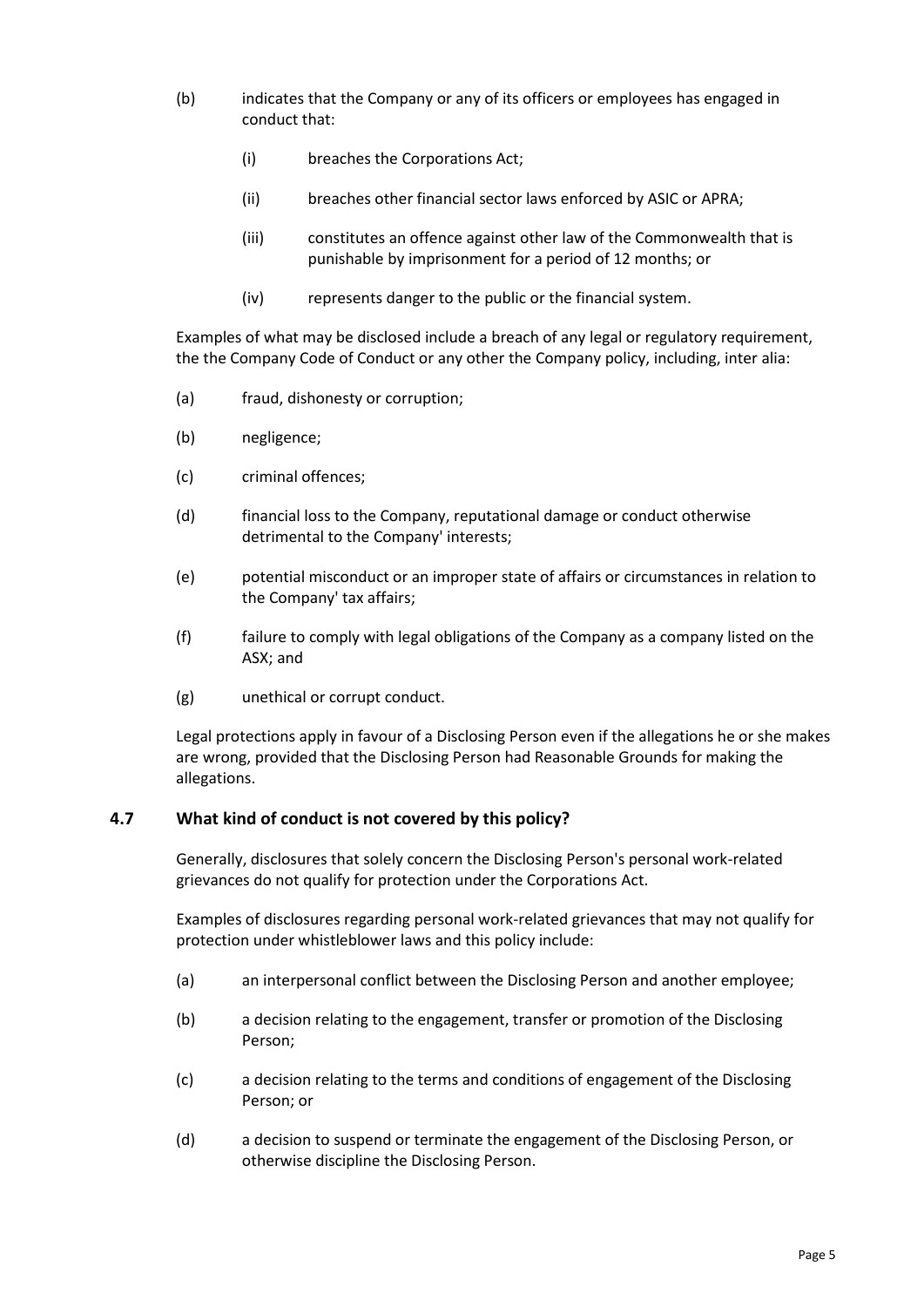However, a report about a personal work-related grievance may still be covered if it includes information about other Improper Conduct beyond the Disclosing Person's personal circumstances, or the Disclosing Person is being threatened with some detriment for making a report.

## **4.8 Confidentiality & Anonymity**

Improper Conduct reports, whether made in the Disclosing Person's name or anonymously, will be kept confidential and details of the report, or the Disclosing Person, will only be released to those necessarily involved in the investigation, unless the Disclosing Person consents or the Company is obliged or allowed by law to disclose, such as disclosures to ASIC, the Australian Federal Police, or a legal practitioner for the purpose of obtaining advice about the application of the Disclosing Person's protections.

the Company will ensure that any records relating to a report of Improper Conduct are stored securely and confidentially and are able to be accessed only by the Company employees who are authorised to access the information for the purposes of the investigation.

Unauthorised disclosure of:

- (a) the identity of the Disclosing Person who has made a report of Improper Conduct; or
- (b) information from which the identity of the reporting person could be inferred,

may be an offence under Australian law and will be regarded as a disciplinary matter.

#### **4.9 Protections and Support**

the Company is committed to protecting and respecting the rights of any Disclosing Person who reports Improper Conduct in accordance with this policy.

the Company will not tolerate any reprisals against any person suspected of making a report of Improper Conduct, or against that person's colleagues, employer (if a contractor), relatives or any other person where the reason for the detrimental conduct relates to the suspicion that a Disclosing Person has made a report of Improper Conduct.

Any such retaliatory action may be an offence and will be treated as serious misconduct and will be dealt with in accordance with the Company' disciplinary procedures.

In addition to the above, under Australian law, a Disclosing Person who has reasonable grounds for suspecting that Improper Conduct has taken place, and who reports the matter to an appropriate person or agency as referred to in Section 4, may be entitled to additional legal protections in certain circumstances, including:

- (a) they may be protected from civil, criminal or administrative legal action for making the report;
- (b) no contractual or other right may be exercised against the Disclosing Person for making the report;
- (c) the information they provide may not be admissible in evidence against them in legal proceedings (unless they have provided false information); and
- (d) anyone who causes or threatens to cause detriment to a Disclosing Person in the belief or suspicion that a report has been made, or may have been made, proposes